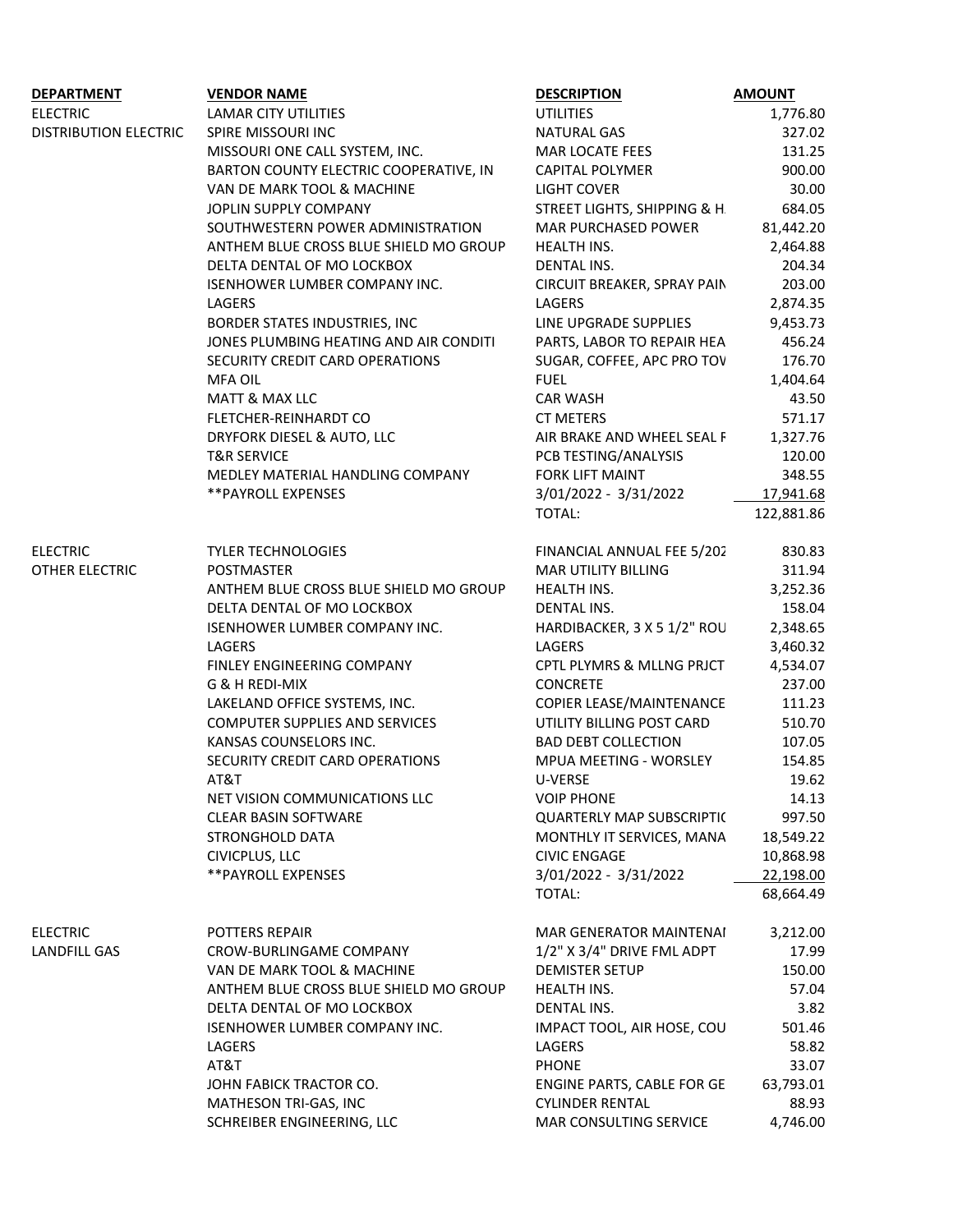|                                          | ALLIED WASTE<br><b>ARVEST BANK</b><br><b>DENNIS OIL COMPANY</b><br>MISSOURI AIR POLLUTION CONTROL PROGRAM<br><b>RED BALL OXYGEN</b><br><b>EVANS ENTERPRISES</b><br>BLUE FLAME CREW, LLC<br><b>SCRYER EHS</b><br>NEW FRONTIER TECHNOLOGIES, LLC<br>** PAYROLL EXPENSES                                                                                                                                                                                                                                                                                         | <b>MAR METHANE USAGE</b><br><b>GENERATORS</b><br><b>ANTIFREEZE TOTE</b><br><b>EMISSIONS PAYMENT</b><br>SPEC GAS MIX<br>gen isulation testing<br>Pump for Sump well<br>MAR CONSULTING SERVICE<br>PHASE 1 AND 2<br>3/01/2022 - 3/31/2022<br>TOTAL:                                                                                                                                                                                                                                                                     | 18,043.00<br>27,193.20<br>2,090.00<br>2,915.00<br>31.44<br>905.00<br>766.00<br>5,400.00<br>23,750.00<br>1,926.57<br>155,682.35                                                                                                |  |
|------------------------------------------|---------------------------------------------------------------------------------------------------------------------------------------------------------------------------------------------------------------------------------------------------------------------------------------------------------------------------------------------------------------------------------------------------------------------------------------------------------------------------------------------------------------------------------------------------------------|----------------------------------------------------------------------------------------------------------------------------------------------------------------------------------------------------------------------------------------------------------------------------------------------------------------------------------------------------------------------------------------------------------------------------------------------------------------------------------------------------------------------|-------------------------------------------------------------------------------------------------------------------------------------------------------------------------------------------------------------------------------|--|
| WATER/SEWER<br><b>WATER PLANT</b>        | <b>LAMAR CITY UTILITIES</b><br><b>USA BLUE BOOK</b><br>O'REILLY AUTOMOTIVE, INC.<br>ANTHEM BLUE CROSS BLUE SHIELD MO GROUP<br>DELTA DENTAL OF MO LOCKBOX<br>LAGERS<br><b>EMPIRE ELECTRIC</b><br>SECURITY CREDIT CARD OPERATIONS<br>BRENNTAG MID-SOUTH, INC.<br><b>MFA OIL</b><br>NET VISION COMMUNICATIONS LLC<br>MUNICIPAL H2O<br>ALLGEIER, MARTIN & ASSOCIATES, INC.<br>PATHFINDER SYSTEMS, INC.<br>** PAYROLL EXPENSES                                                                                                                                     | <b>UTILITIES</b><br>ZINC REAGENT SET, CYCLOHEX<br>FUEL TRTMNT, AIR FRSHNR<br>HEALTH INS.<br><b>DENTAL INS.</b><br>LAGERS<br>SCADA FOR NEW WELL, DESIG<br>RAIN GAUGE/WATER/BATTERI<br>3 TOTES OF AC-100, 1 DRUM (<br><b>FUEL</b><br><b>VOIP PHONE</b><br>EPA COMPLIANCE SERVICE<br>FEB #4 NEW WELL PROJECT<br>BLOWER 5006-A7L3CV1, FREIC<br>3/01/2022 - 3/31/2022<br>TOTAL:                                                                                                                                           | 6,367.20<br>282.30<br>19.48<br>2,267.38<br>166.38<br>1,663.04<br>7,122.50<br>173.86<br>5,088.67<br>228.71<br>14.13<br>700.00<br>1,200.00<br>4,293.32<br>12,417.77<br>42,004.74                                                |  |
| WATER/SEWER<br><b>WATER DISTRIBUTION</b> | LAMAR CITY UTILITIES<br>AT&T MOBILITY<br>CORE & MAIN LP<br>SPIRE MISSOURI INC<br>POTTER EQUIPMENT COMPANY, INC.<br>CROW-BURLINGAME COMPANY<br>O'REILLY AUTOMOTIVE, INC.<br>JOPLIN SUPPLY COMPANY<br>ANTHEM BLUE CROSS BLUE SHIELD MO GROUP<br>DELTA DENTAL OF MO LOCKBOX<br><b>ISENHOWER LUMBER COMPANY INC.</b><br>LAGERS<br><b>LAMAR TRUCK &amp; TIRE</b><br>SCHULTE SUPPLY, INC.<br>SECURITY CREDIT CARD OPERATIONS<br><b>MFA OIL</b><br>MULBERRY LIMESTONE QUARRY COMPANY<br><b>GEARHEADS</b><br>ENVIRO-CLEAR<br><b>JAMES HITES</b><br>**PAYROLL EXPENSES | <b>UTILITIES</b><br><b>FIRST NET</b><br><b>RUBBER METER WASHER</b><br><b>NATURAL GAS</b><br><b>BACKHOE REPAIRS</b><br><b>ASSORTED O RINGS</b><br>WIPER BLADES, MAGNETS, PB<br>LIGHT BULB REPLACEMENT<br><b>HEALTH INS.</b><br><b>DENTAL INS.</b><br><b>GARAGE DOOR REMOTE</b><br>LAGERS<br>PROPANE<br>RAPID GRIP PIPE WRENCH<br>MRWA CONFERENCE - TODD<br><b>FUEL</b><br><b>MAR ROCK</b><br><b>REPLACE ENGING MOTOR</b><br>J HITES/J LOVEALL - D1<br><b>CDL LICENSE REIMBURSE</b><br>3/01/2022 - 3/31/2022<br>TOTAL: | 558.40<br>20.62<br>90.00<br>684.06<br>594.90<br>35.98<br>205.61<br>440.00<br>1,901.07<br>134.08<br>40.73<br>1,153.96<br>53.34<br>41.90<br>556.00<br>707.66<br>433.18<br>5,547.70<br>950.00<br>77.00<br>10,820.23<br>25,046.42 |  |
| WATER/SEWER<br>WATER/SEWER               | <b>TYLER TECHNOLOGIES</b><br>POSTMASTER<br>ANTHEM BLUE CROSS BLUE SHIELD MO GROUP                                                                                                                                                                                                                                                                                                                                                                                                                                                                             | FINANCIAL ANNUAL FEE 5/202<br><b>MAR UTILITY BILLING</b><br>HEALTH INS.                                                                                                                                                                                                                                                                                                                                                                                                                                              | 830.82<br>311.93<br>1,538.22                                                                                                                                                                                                  |  |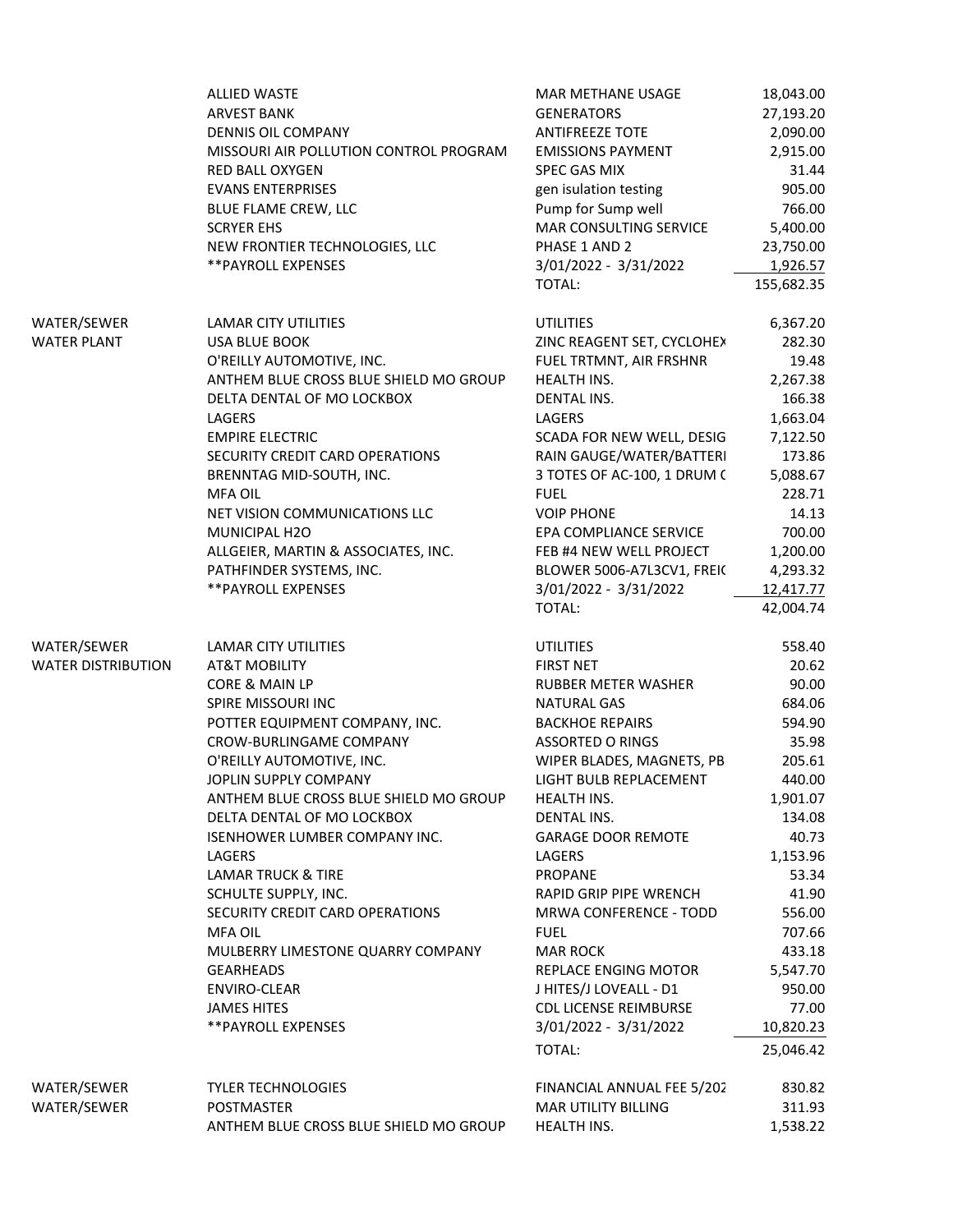|                     | DELTA DENTAL OF MO LOCKBOX             | DENTAL INS.                  | 111.98    |  |
|---------------------|----------------------------------------|------------------------------|-----------|--|
|                     | LAGERS                                 | LAGERS                       | 2,298.08  |  |
|                     | LAKELAND OFFICE SYSTEMS, INC.          | COPIER LEASE/MAINTENANCE     | 111.22    |  |
|                     | <b>COMPUTER SUPPLIES AND SERVICES</b>  | UTILITY BILLING POST CARD    | 510.69    |  |
|                     | AT&T                                   | U-VERSE                      | 19.61     |  |
|                     | NET VISION COMMUNICATIONS LLC          | <b>VOIP PHONE</b>            | 14.13     |  |
|                     | STRONGHOLD DATA                        | MONTHLY IT SERVICES, HARDY   | 18,549.21 |  |
|                     | ** PAYROLL EXPENSES                    | 3/01/2022 - 3/31/2022        | 14,805.61 |  |
|                     |                                        | TOTAL:                       | 39,101.50 |  |
|                     |                                        |                              |           |  |
| WATER/SEWER         | LAMAR CITY UTILITIES                   | <b>UTILITIES</b>             | 4,634.60  |  |
| SEWER               | <b>AT&amp;T MOBILITY</b>               | <b>FIRST NET</b>             | 103.10    |  |
|                     | PACE ANALYTICAL SERVICES, INC.         | TOTAL P./BACKWASH, LAGOO     | 643.00    |  |
|                     | O'REILLY AUTOMOTIVE, INC.              | BRAKE CLEANER, FUEL FILTER   | 48.20     |  |
|                     | ANTHEM BLUE CROSS BLUE SHIELD MO GROUP | HEALTH INS.                  | 1,338.20  |  |
|                     | DELTA DENTAL OF MO LOCKBOX             | DENTAL INS.                  | 98.32     |  |
|                     |                                        |                              |           |  |
|                     | LAGERS                                 | LAGERS                       | 657.47    |  |
|                     | <b>EMPIRE ELECTRIC</b>                 | L/S FLOATS                   | 650.00    |  |
|                     | <b>HFE PROCESS</b>                     | LIFT STATION PARTS, FLOAT TI | 3,688.84  |  |
|                     | <b>ATNIP EXPRESS LLC</b>               | DEC ROCK HAULING             | 80.80     |  |
|                     | HAYNES EQUIPMENT CO, INC               | SUPER T4A3S-B PUMP, FREIGH   | 5,767.36  |  |
|                     | ** PAYROLL EXPENSES                    | 3/01/2022 - 3/31/2022        | 7,598.01  |  |
|                     |                                        | TOTAL:                       | 25,307.90 |  |
|                     |                                        |                              |           |  |
| SANITATION          | PRAIRIEVIEW LANDFILL                   | <b>GATE FEES</b>             | 8,023.26  |  |
| SANITATION          | LAMAR CITY UTILITIES                   | <b>UTILITIES</b>             | 50.15     |  |
|                     | SPIRE MISSOURI INC                     | <b>NATURAL GAS</b>           | 327.01    |  |
|                     | PACE ANALYTICAL SERVICES, INC.         | CLOSED LANDFILL QUARTERLY    | 416.00    |  |
|                     | BARTON COUNTY ELECTRIC COOPERATIVE, IN | <b>MAR UTILITIES</b>         | 61.71     |  |
|                     | ANTHEM BLUE CROSS BLUE SHIELD MO GROUP | HEALTH INS.                  | 3,249.04  |  |
|                     | DELTA DENTAL OF MO LOCKBOX             | DENTAL INS.                  | 235.05    |  |
|                     | LAGERS                                 | LAGERS                       | 1,742.52  |  |
|                     | <b>LAMAR TRUCK &amp; TIRE</b>          | TIRES, BRAKE REPAIR          | 556.61    |  |
|                     | LAMAR TRAVEL PLAZA                     | <b>DEF</b>                   | 53.24     |  |
|                     | <b>MFA OIL</b>                         | <b>FUEL</b>                  | 2,234.89  |  |
|                     |                                        |                              |           |  |
|                     | **PAYROLL EXPENSES                     | 3/01/2022 - 3/31/2022        | 18,091.02 |  |
|                     |                                        | TOTAL:                       | 35,040.50 |  |
|                     |                                        |                              |           |  |
| GENERAL             | JERALD MOORE                           | FIRE INS. REIMBURSEMENT      | 2,500.00  |  |
| <b>GENERAL CITY</b> | PRAIRIEVIEW LANDFILL                   | 9TH & PARRY SHED DEMO        | 65.34     |  |
|                     | <b>MORRISON PRINTING</b>               | <b>COPY PAPER</b>            | 44.00     |  |
|                     | LAMAR CITY UTILITIES                   | <b>UTILITIES</b>             | 1,428.40  |  |
|                     | LAMAR DEMOCRAT                         | ZONING VAR. HEARING LGL DS   | 54.40     |  |
|                     | SPIRE MISSOURI INC                     | NATURAL GAS                  | 721.29    |  |
|                     | <b>QUILL CORPORATION</b>               | <b>COPY PAPER</b>            | (63.98)   |  |
|                     | ANTHEM BLUE CROSS BLUE SHIELD MO GROUP | HEALTH INS.                  | 420.12    |  |
|                     | DELTA DENTAL OF MO LOCKBOX             | DENTAL INS.                  | 33.34     |  |
|                     | LAGERS                                 | LAGERS                       | 1,205.42  |  |
|                     | BARTON COUNTY CHAMBER OF COMMERCE      | DORPORATE MEMBERSHIP DU      | 510.00    |  |
|                     | SECURITY CREDIT CARD OPERATIONS        | CERTIFIED LETTER, PENS, KLEE | 340.46    |  |
|                     | AT&T                                   | U-VERSE                      | 19.62     |  |
|                     | NET VISION COMMUNICATIONS LLC          | INTERNET SERVICE, VOIP PHOI  | 213.09    |  |
|                     |                                        |                              |           |  |
|                     | <b>COOPER COX</b>                      | <b>GARAGE DOOR REPAIR</b>    | 354.81    |  |
|                     | APRILS CLEANING                        | <b>JANITORIAL SERVICE</b>    | 600.00    |  |
|                     | EDDIE MCDOWELL EXCAVATION, LLC         | HOUSE DEMO                   | 19,725.00 |  |
|                     |                                        |                              |           |  |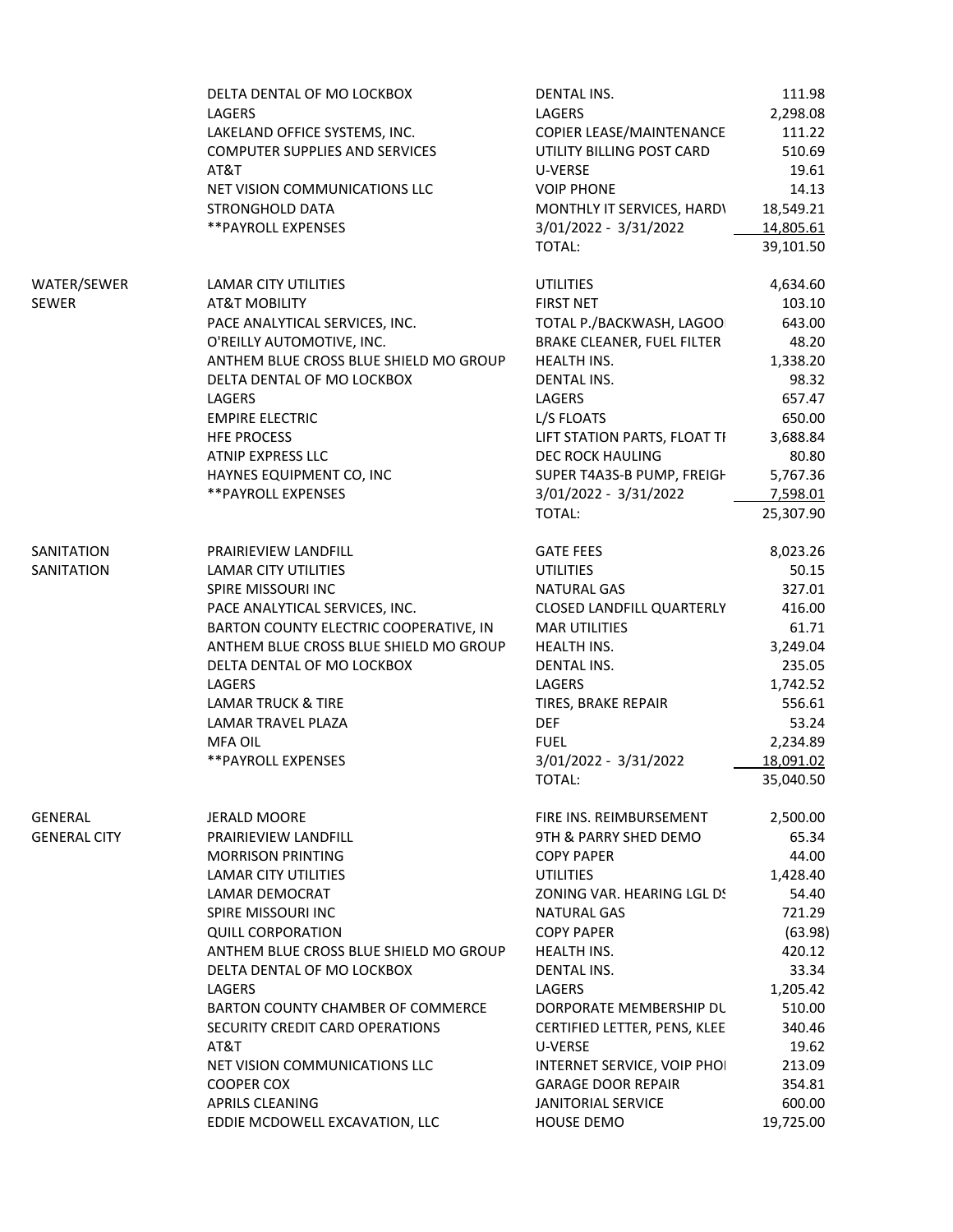|               | ** PAYROLL EXPENSES                     | 3/01/2022 - 3/31/2022       | 7,891.46   |  |
|---------------|-----------------------------------------|-----------------------------|------------|--|
|               |                                         | TOTAL:                      | 36,062.77  |  |
|               |                                         |                             |            |  |
| GENERAL       | <b>CLEMENT'S PLUMBING &amp; HEATING</b> | REPAIR DOG POUND HEATER     | 381.49     |  |
| <b>POLICE</b> | <b>MORRISON PRINTING</b>                | <b>BUSINESS CARDS</b>       | 48.00      |  |
|               | <b>LAMAR CITY UTILITIES</b>             | <b>UTILITIES</b>            | 1,967.65   |  |
|               | JOPLIN FIRE PROTECTION CO.              | FIRE EXTINGUISHER MAINTEN.  | 50.00      |  |
|               | <b>AT&amp;T MOBILITY</b>                | <b>FIRST NET</b>            | 494.88     |  |
|               | O'REILLY AUTOMOTIVE, INC.               | FOGLIGHT BULB, 8" BRUSH, C/ | 39.12      |  |
|               | <b>BARTON COUNTY TREASURER</b>          | <b>DISPATCH SERVICES</b>    | 10,000.00  |  |
|               | ANTHEM BLUE CROSS BLUE SHIELD MO GROUP  | HEALTH INS.                 | 9,317.66   |  |
|               | DELTA DENTAL OF MO LOCKBOX              | DENTAL INS.                 | 600.28     |  |
|               | LAGERS                                  | LAGERS                      | 9,279.49   |  |
|               | <b>LAMAR TRUCK &amp; TIRE</b>           | TIRE MOUNT/BALANCE, OIL CI  | 308.83     |  |
|               | LAKELAND OFFICE SYSTEMS, INC.           | COPIER LEASE/MAINTENANCE    | 106.47     |  |
|               |                                         |                             |            |  |
|               | <b>CRITTERS AND PALS</b>                | RABIES VACCINE              | 9.50       |  |
|               | SECURITY CREDIT CARD OPERATIONS         | DARE GRADUATION, FLASH DF   | 1,937.40   |  |
|               | HONEY POT CATERING                      | AWARDS DINNER, DARE GRAD    | 358.00     |  |
|               | DASH MEDICAL GLOVES                     | NITRILE GLOVES              | 175.90     |  |
|               | NET VISION COMMUNICATIONS LLC           | INTERNET SERVICE, VOIP PHOI | 261.36     |  |
|               | OZARK DRUG ENFORCEMENT TEAM             | ODET FEE                    | 500.00     |  |
|               | GEARHEADS                               | MOUNT ENGINE MOUNT, BAC     | 745.93     |  |
|               | MATT & MAX LLC                          | <b>CAR WASHES</b>           | 96.00      |  |
|               | <b>EMBASSY EMBROIDERY LLC</b>           | <b>Embroidery Shirts</b>    | 111.00     |  |
|               | WEX BANK                                | <b>FUEL</b>                 | 2,963.40   |  |
|               | <b>APRILS CLEANING</b>                  | JANITORIAL SERVICE          | 600.00     |  |
|               | <b>VERNON COUNTY SHERIFF</b>            | <b>INMATE HOUSING</b>       | 665.00     |  |
|               | SOUTHERN UNIFORM AND TACTICAL, INC.     | SHIRT, DEPT PATCH W/ HASH   | 231.94     |  |
|               | TOMAHAWK LIVE TRAP LLC                  | CAT CAGES                   | 354.00     |  |
|               | WOOD CARTHAGE CDJR                      | REPLACE TURN SIGNAL BULB,   | 237.83     |  |
|               | ** PAYROLL EXPENSES                     | 3/01/2022 - 3/31/2022       | 66,301.67  |  |
|               |                                         | TOTAL:                      | 108,142.80 |  |
|               |                                         |                             |            |  |
| GENERAL       | LAMAR CITY UTILITIES                    | <b>UTILITIES</b>            | 731.82     |  |
| <b>FIRE</b>   | AIRE-MASTER OF AMERICA, INC.            | <b>DEODORIZER SERVICE</b>   | 7.44       |  |
|               | <b>AT&amp;T MOBILITY</b>                | <b>FIRST NET</b>            | 43.74      |  |
|               | SPIRE MISSOURI INC                      | NATURAL GAS                 | 536.86     |  |
|               | CROW-BURLINGAME COMPANY                 | MINIATURE LAMP BULBS        | 2.20       |  |
|               |                                         |                             |            |  |
|               | O'REILLY AUTOMOTIVE, INC.               | PRIMARY WIRE, RING TERMIN   | 24.97      |  |
|               | ANTHEM BLUE CROSS BLUE SHIELD MO GROUP  | HEALTH INS.                 | 1,736.38   |  |
|               | DELTA DENTAL OF MO LOCKBOX              | DENTAL INS.                 | 156.09     |  |
|               | ISENHOWER LUMBER COMPANY INC.           | ELEC WIRE/PLUG/NUTS/BOLT!   | 10.63      |  |
|               | LAGERS                                  | LAGERS                      | 1,277.77   |  |
|               | AT&T                                    | FD LANDLINE                 | 104.14     |  |
|               | FIRE MASTER FIRE EQUIPMENT, INC.        | STRUCTURAL FIRE BOOTS       | 390.95     |  |
|               | <b>BATTERY OUTFITTERS</b>               | <b>6V BATTERIES</b>         | 58.60      |  |
|               | FAST EDDIE HOT ROD SHOP                 | <b>TRUCK 56 REPAIRS</b>     | 617.47     |  |
|               | MFA OIL                                 | <b>FUEL</b>                 | 146.97     |  |
|               | NET VISION COMMUNICATIONS LLC           | <b>VOIP PHONE</b>           | 35.60      |  |
|               | <b>HERITAGE TRACTOR</b>                 | FUEL LINES, FREIGHT         | 35.19      |  |
|               | MID AMERICA FIRE APPARATUS, INC         | PRESSURE CONTROLS, FREIGH   | 2,321.85   |  |
|               | COX MEDICAL GROUP                       | PRE-EMPLOYMENT DRUG SCR     | 15.00      |  |
|               | ** PAYROLL EXPENSES                     | 3/01/2022 - 3/31/2022       | 15,650.87  |  |
|               |                                         | TOTAL:                      | 23,904.54  |  |
|               |                                         |                             |            |  |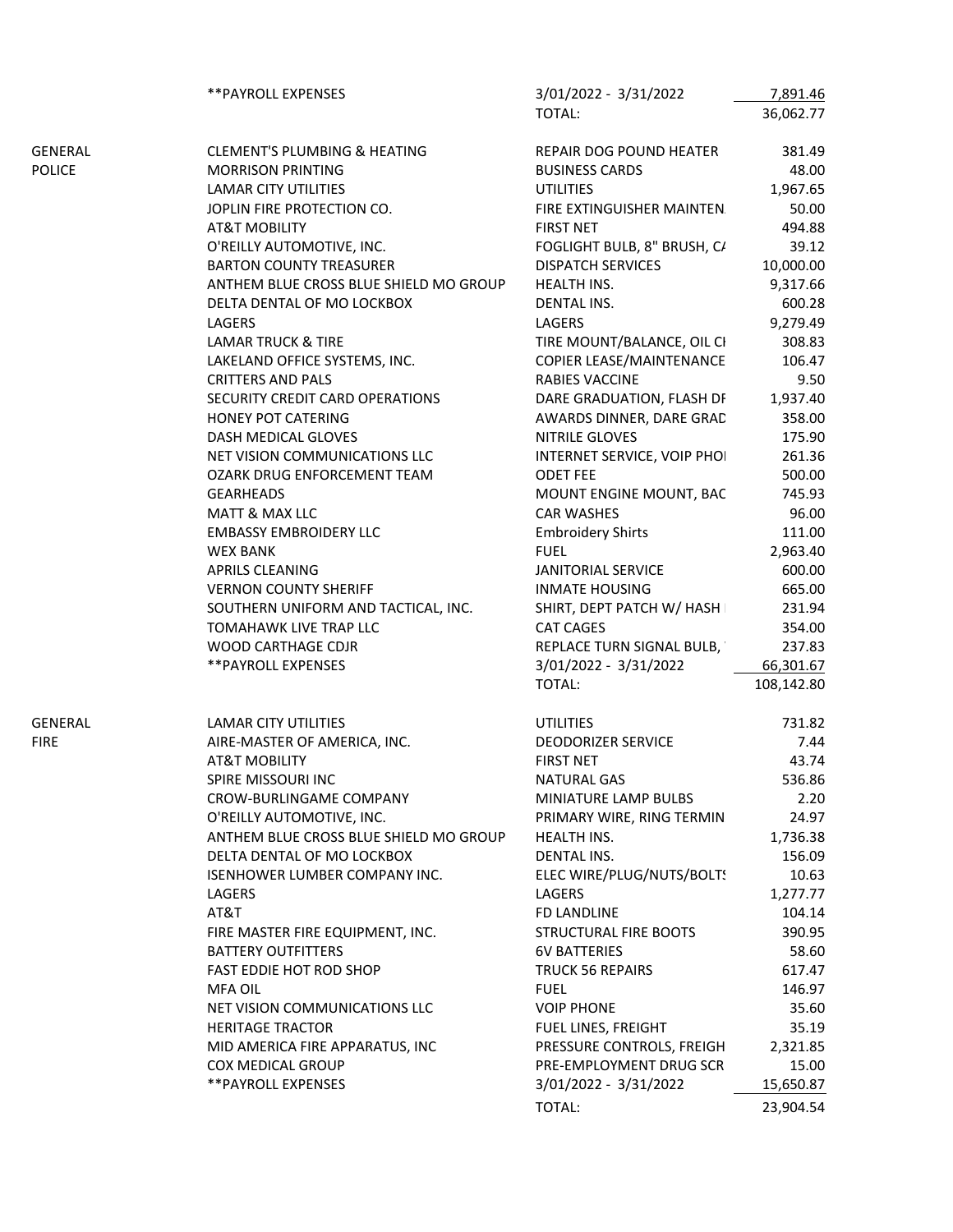| GENERAL                   | ANTHEM BLUE CROSS BLUE SHIELD MO GROUP | HEALTH INS.                    | 562.38    |  |
|---------------------------|----------------------------------------|--------------------------------|-----------|--|
| <b>BUILDING INSPECTOR</b> | DELTA DENTAL OF MO LOCKBOX             | DENTAL INS.                    | 35.86     |  |
|                           | LAGERS                                 | LAGERS                         | 760.66    |  |
|                           | <b>MFA OIL</b>                         | <b>FUEL</b>                    | 87.53     |  |
|                           | MISSOURI ASSOCIATION OF CODE ADMINISTR | CONF REG FEE/DUES              | 200.00    |  |
|                           | ** PAYROLL EXPENSES                    | 3/01/2022 - 3/31/2022          | 4,960.80  |  |
|                           |                                        | TOTAL:                         | 6,607.23  |  |
| GENERAL                   | CONSOLIDATED PUBLIC WATER SUPPLY       | <b>MAR UTILITIES</b>           | 90.96     |  |
| <b>AIRPORT</b>            | BARTON COUNTY ELECTRIC COOPERATIVE, IN | <b>MAR UTILITIES</b>           | 431.81    |  |
|                           | ANTHEM BLUE CROSS BLUE SHIELD MO GROUP | <b>HEALTH INS.</b>             | 39.39     |  |
|                           | DELTA DENTAL OF MO LOCKBOX             | <b>DENTAL INS.</b>             | 3.02      |  |
|                           | LAGERS                                 | LAGERS                         | 20.07     |  |
|                           | **PAYROLL EXPENSES                     | 3/01/2022 - 3/31/2022          | 95.70     |  |
|                           |                                        | TOTAL:                         | 680.95    |  |
| GENERAL                   | KEY EQUIPMENT & SUPPLY CO.             | JETTER HOSE, FREIGHT           | 924.72    |  |
| <b>STREET</b>             | RACE BROTHERS FARM AND HOME SUPPLY OF  | <b>HOSES FOR LEACHATE TANK</b> | 219.80    |  |
|                           | <b>LAMAR CITY UTILITIES</b>            | <b>UTILITIES</b>               | 388.91    |  |
|                           | SPIRE MISSOURI INC                     | <b>NATURAL GAS</b>             | 271.10    |  |
|                           | POTTER EQUIPMENT COMPANY, INC.         | <b>PLIERS</b>                  | 72.30     |  |
|                           | SPRINGFIELD-LAMAR EXPRESS              | <b>FREIGHT</b>                 | 30.00     |  |
|                           | CROW-BURLINGAME COMPANY                | FUSES, JETTER COIL, DOOR LO    | 38.74     |  |
|                           | O'REILLY AUTOMOTIVE, INC.              | MINI-LAMP, SILICONE SEALAN     | 64.86     |  |
|                           | ANTHEM BLUE CROSS BLUE SHIELD MO GROUP | HEALTH INS.                    | 4,613.92  |  |
|                           | DELTA DENTAL OF MO LOCKBOX             | DENTAL INS.                    | 355.51    |  |
|                           | ISENHOWER LUMBER COMPANY INC.          | COUPLING, PVC PLUG, PVC PIF    | 266.97    |  |
|                           | LAGERS                                 | LAGERS                         | 2,988.22  |  |
|                           | LAMAR TRUCK & TIRE                     | TRAILER TIRES, PROPANE FOR     | 1,154.79  |  |
|                           | HEARTLAND TRACTOR COMPANY              | BATTERY 590N BACKHOE           | 345.22    |  |
|                           | <b>CARTER-WATERS LLC</b>               | TRUNECATED DOME                | 98.85     |  |
|                           | LAMAR TRAVEL PLAZA                     | <b>DEF</b>                     | 54.81     |  |
|                           | ATNIP EXPRESS LLC                      | <b>ROCK HAULING</b>            | 658.52    |  |
|                           | MFA OIL                                | <b>FUEL</b>                    | 3,088.45  |  |
|                           | NET VISION COMMUNICATIONS LLC          | <b>VOIP PHONE</b>              | 14.13     |  |
|                           | MULBERRY LIMESTONE QUARRY COMPANY      | <b>MAR ROCK</b>                | 187.86    |  |
|                           | CENTRAL PARTS WAREHOUSE                | RUBBER BLADE FOR GRADER        | 842.61    |  |
|                           | <b>HERITAGE TRACTOR</b>                | <b>RENTAL MOWERS</b>           | 1,200.00  |  |
|                           | DRYFORK DIESEL & AUTO, LLC             | #52 - AIR COMPR/DRYER RPR      | 2,596.15  |  |
|                           | **PAYROLL EXPENSES                     | 3/01/2022 - 3/31/2022          | 21,002.40 |  |
|                           |                                        | TOTAL:                         | 41,478.84 |  |
| MEMORIAL                  | <b>LAMAR CITY UTILITIES</b>            | <b>UTILITIES</b>               | 1,083.21  |  |
| <b>MEMORIAL HALL</b>      | AIRE-MASTER OF AMERICA, INC.           | <b>DEODORIZER SERVICE</b>      | 44.66     |  |
|                           | SPIRE MISSOURI INC                     | NATURAL GAS                    | 166.35    |  |
|                           | ANTHEM BLUE CROSS BLUE SHIELD MO GROUP | <b>HEALTH INS.</b>             | 440.26    |  |
|                           | DELTA DENTAL OF MO LOCKBOX             | DENTAL INS.                    | 39.69     |  |
|                           | <b>ISENHOWER LUMBER COMPANY INC.</b>   | DOUBLE BOLT SNAP, ROPE         | 58.00     |  |
|                           | <b>LAGERS</b>                          | LAGERS                         | 277.89    |  |
|                           | MISSOURI DEPT. OF PUBLIC SAFETY        | ANNUAL LIFT OPERATING CER      | 25.00     |  |
|                           | **PAYROLL EXPENSES                     | 3/01/2022 - 3/31/2022          | 2,937.99  |  |
|                           |                                        | TOTAL:                         | 5,073.05  |  |
| PARK                      | LAMAR CITY UTILITIES                   | <b>UTILITIES</b>               | 2,704.21  |  |
| PARK                      | SPRINGFIELD JANITOR SUPPLY, INC.       | BROWN TOWELS, GLOVES, SO       | 320.83    |  |
|                           |                                        |                                |           |  |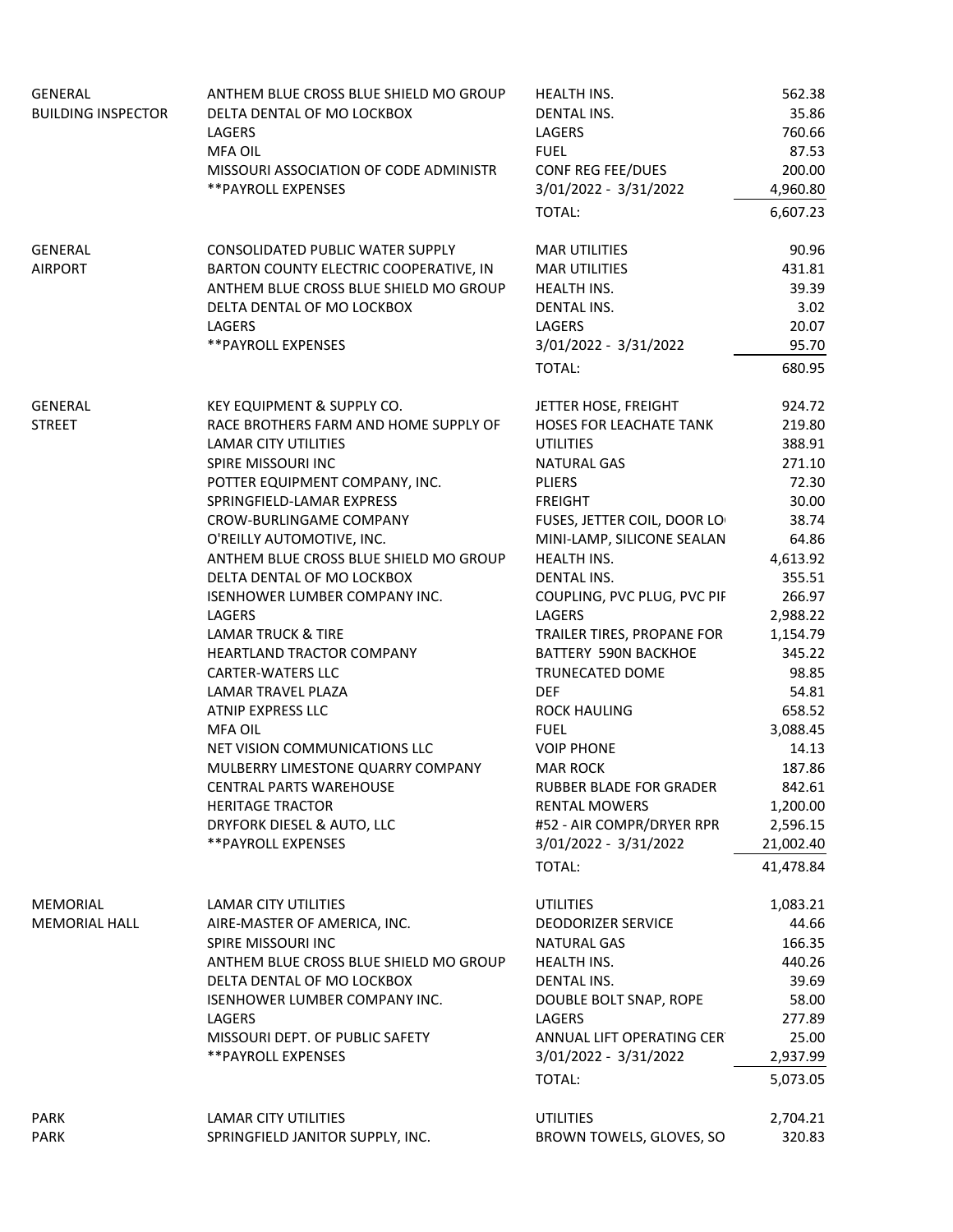|                        | O'REILLY AUTOMOTIVE, INC.                                                | <b>FUEL CLIP</b>                  | 4.78      |  |
|------------------------|--------------------------------------------------------------------------|-----------------------------------|-----------|--|
|                        | VAN DE MARK TOOL & MACHINE                                               | <b>ANGLE IRON</b>                 | 18.00     |  |
|                        | ANTHEM BLUE CROSS BLUE SHIELD MO GROUP                                   | HEALTH INS.                       | 710.88    |  |
|                        | DELTA DENTAL OF MO LOCKBOX                                               | DENTAL INS.                       | 35.86     |  |
|                        | <b>ISENHOWER LUMBER COMPANY INC.</b>                                     | JOIST HANGER, SCREWS, LUMI        | 317.66    |  |
|                        | SECURITY CREDIT CARD OPERATIONS                                          | US FLAGS                          | 82.92     |  |
|                        |                                                                          |                                   |           |  |
|                        | <b>HERITAGE TRACTOR</b>                                                  | OIL FOR MOWERS, AIR/OIL/FU        | 147.58    |  |
|                        | ** PAYROLL EXPENSES                                                      | 3/01/2022 - 3/31/2022             | 3,275.99  |  |
|                        |                                                                          | TOTAL:                            | 7,618.71  |  |
| PARK                   | BARTON CO EXTENSION, DAVID SORRICK                                       | THIEBAUD REFUNDS                  | 225.00    |  |
| THIEBAUD AUDITORIUM    | <b>LAMAR CITY UTILITIES</b>                                              | <b>UTILITIES</b>                  | 1,688.05  |  |
|                        | SPIRE MISSOURI INC                                                       | NATURAL GAS                       | 724.13    |  |
|                        | SPRINGFIELD JANITOR SUPPLY, INC.                                         | TRASH BAGS, TOWELS, GLOVE         | 515.89    |  |
|                        | ** PAYROLL EXPENSES                                                      | 3/01/2022 - 3/31/2022             | 1,416.06  |  |
|                        |                                                                          |                                   |           |  |
|                        |                                                                          | TOTAL:                            | 4,569.13  |  |
| <b>PARK</b>            | LAMAR CITY UTILITIES                                                     | <b>UTILITIES</b>                  | 1,485.33  |  |
| <b>SWIMMING POOL</b>   | SPIRE MISSOURI INC                                                       | <b>NATURAL GAS</b>                | 860.86    |  |
|                        | ANTHEM BLUE CROSS BLUE SHIELD MO GROUP                                   | HEALTH INS.                       | 562.38    |  |
|                        | DELTA DENTAL OF MO LOCKBOX                                               | DENTAL INS.                       | 35.86     |  |
|                        | LAGERS                                                                   | LAGERS                            | 567.82    |  |
|                        | LEMAN PLUMBING                                                           | <b>HEATER REPAIR</b>              | 272.15    |  |
|                        |                                                                          |                                   |           |  |
|                        | **PAYROLL EXPENSES                                                       | 3/01/2022 - 3/31/2022             | 2,961.44  |  |
|                        |                                                                          | TOTAL:                            | 6,745.84  |  |
| <b>PARK</b>            | CONSOLIDATED PUBLIC WATER SUPPLY                                         | <b>MAR UTILITIES</b>              | 55.46     |  |
| LAKE                   | SPRINGFIELD JANITOR SUPPLY, INC.                                         | GLOVES, KITCHEN TOWELS, TP        | 80.76     |  |
|                        | ANTHEM BLUE CROSS BLUE SHIELD MO GROUP                                   | HEALTH INS.                       | 547.12    |  |
|                        | DELTA DENTAL OF MO LOCKBOX                                               | DENTAL INS.                       | 35.86     |  |
|                        | ISENHOWER LUMBER COMPANY INC.                                            | OUTLET, OUTLET WALL PLATE,        | 10.77     |  |
|                        | LAGERS                                                                   |                                   |           |  |
|                        |                                                                          | LAGERS                            | 547.38    |  |
|                        | <b>LAMAR TRUCK &amp; TIRE</b>                                            | MOWER TIRES, TIRE DISPOSAL        | 120.04    |  |
|                        | ** PAYROLL EXPENSES                                                      | 3/01/2022 - 3/31/2022             | 3,486.98  |  |
|                        |                                                                          | TOTAL:                            | 4,884.37  |  |
| PARK                   | BASEBALL/SOFTBALL SIGN-UP REFUNDS: JENNIFER I JENNIFER MARTI:REF:BBALL S |                                   | 140.00    |  |
| YOUTH                  | O'REILLY AUTOMOTIVE, INC.                                                | <b>STARTER</b>                    | 139.97    |  |
|                        | <b>ISENHOWER LUMBER COMPANY INC.</b>                                     | LUMBER, DEADBOLT, 60 MINU         | 97.40     |  |
|                        | PIONEER MFG. CO./PIONEER ATHLETICS                                       |                                   | 1,024.00  |  |
|                        |                                                                          | FIELD PAINT, SWEET SPOT TAN       |           |  |
|                        | CY6 DESIGNS                                                              | BASKETBALL JERSEYS, SHIPPIN       | 1,505.00  |  |
|                        | <b>TROGDON INSURANCE</b>                                                 | BASEBALL/SOFTBALL INSURAN         | 440.60    |  |
|                        | SHAWN COSSINS                                                            | SAC RIVER LEAGUE DUES             | 150.00    |  |
|                        | ADVANCED TURF SOLUTIONS                                                  | PACKING CLAY, MARKING CHA         | 1,986.20  |  |
|                        | <b>DENNIS WRIGHT</b>                                                     | SAC RIVER LEAGUE DUES             | 125.00    |  |
|                        | <b>ETHAN SEATON</b>                                                      | <b>UMPIRE</b>                     | 40.00     |  |
|                        | <b>HERITAGE TRACTOR</b>                                                  | <b>RENTAL MOWERS</b>              | 2,400.00  |  |
|                        | LAMAR R1 SCHOOLS                                                         | <b>BB COURT CUSTODIAL SERVICI</b> | 360.00    |  |
|                        | **PAYROLL EXPENSES                                                       | 3/01/2022 - 3/31/2022             | 1,883.00  |  |
|                        |                                                                          | TOTAL:                            | 10,291.17 |  |
|                        |                                                                          |                                   |           |  |
| PARKS &                | ANTHEM BLUE CROSS BLUE SHIELD MO GROUP                                   | HEALTH INS.                       | 562.38    |  |
| <b>PARKS &amp; REC</b> | DELTA DENTAL OF MO LOCKBOX                                               | DENTAL INS.                       | 35.86     |  |
|                        | LAGERS                                                                   | LAGERS                            | 707.66    |  |
|                        | SECURITY CREDIT CARD OPERATIONS                                          | MPRA CONFERENCE, FUEL             | 158.52    |  |
|                        |                                                                          |                                   |           |  |